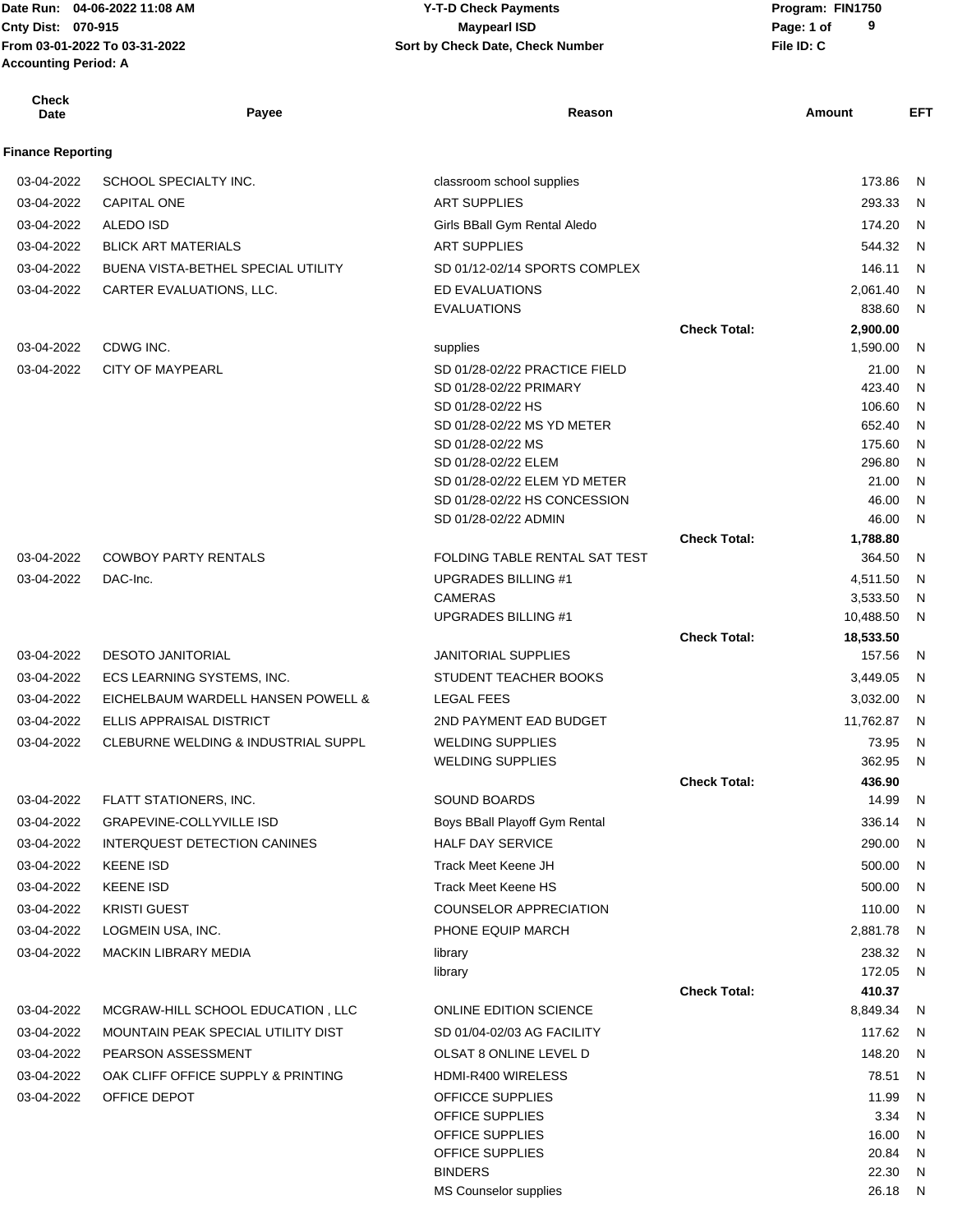# **Cnty Dist:** 070-915 **Page: 2 of Page: 2 of Page: 2 of Page: 2 of Page: 2 of 04-06-2022 11:08 AM Y-T-D Check Payments 070-915 Maypearl ISD**

| Check<br>Date | Payee                           | Reason                                          |                     | <b>Amount</b>    | EFT          |
|---------------|---------------------------------|-------------------------------------------------|---------------------|------------------|--------------|
|               |                                 | MS Counselor supplies                           |                     | 18.62            | N            |
|               |                                 | MS Counselor supplies                           |                     | 13.73            | N            |
|               |                                 | OFFICE SUPPLIES<br>OFFICE SUPPLIES              |                     | 275.65<br>27.99  | N<br>N       |
|               |                                 |                                                 | <b>Check Total:</b> | 436.64           |              |
| 03-04-2022    | PEOPLES EDUCATION INC           | <b>READING WRITING MATH EDITIONS</b>            |                     | 4,015.20         | N            |
| 03-04-2022    | PHONAK, LLC                     | ROGER X RECEIVERS                               |                     | 1,631.99         | N            |
| 03-04-2022    | <b>REPUBLIC SERVICES #794</b>   | <b>TRASH PICKUP</b>                             |                     | 2,951.41         | N            |
| 03-04-2022    | RICK'S WORLD OF SPORTS          | <b>Maintenance Shirts</b>                       |                     | 137.50           | N            |
| 03-04-2022    | RIO VISTA ISD                   | <b>Track Meet Rio Vista HS</b>                  |                     | 500.00           | N            |
|               |                                 |                                                 |                     |                  |              |
| 03-04-2022    | RIO VISTA ISD                   | Track Meet Rio Vista JH                         |                     | 500.00           | N            |
| 03-04-2022    | INSTERSTATE BILLINGSERVICE, INC | Bus 63 repairs                                  |                     | 62.50<br>537.44  | $\mathsf{N}$ |
|               |                                 | Bus 55 trans. service                           | <b>Check Total:</b> |                  | N            |
| 03-04-2022    | SCHOOL SPECIALTY INC.           | <b>CHEEER SUPPLIES</b>                          |                     | 599.94<br>338.86 | N            |
|               |                                 | classroom school supplies                       |                     | 3.41             | N            |
|               |                                 | classroom school supplies                       |                     | 31.32            | N            |
|               |                                 | classroom school supplies                       |                     | 1,199.13         | N            |
|               |                                 | classroom school supplies                       |                     | 125.02           | N            |
|               |                                 |                                                 | <b>Check Total:</b> | 1,697.74         |              |
| 03-04-2022    | SUPERIOR PEDIATRIC CARE, INC.   | PT CONTRACTED SERVICES                          |                     | 861.25           | N            |
|               |                                 | OT SERVICES                                     |                     | 650.00           | N            |
|               |                                 | <b>TVI SERVICES</b>                             |                     | 375.00           | N            |
|               |                                 |                                                 | <b>Check Total:</b> | 1,886.25         |              |
| 03-04-2022    | <b>SUREGUARD PEST SERVICE</b>   | PEST CONTROL SNAP TRAP<br>PEST CONTROL FEB      |                     | 306.00<br>833.00 | N<br>N       |
|               |                                 |                                                 | <b>Check Total:</b> | 1,139.00         |              |
| 03-04-2022    | UNIVERSITY OF TEXAS AT AUSTIN   | ANNUAL CURICULUM LICENSING                      |                     | 2,000.00         | N            |
| 03-04-2022    | 7 CONTINANT SKQ IMPORT/EXPORT   | <b>BUS 64 INSPECTION</b>                        |                     | 7.00             | N            |
| 03-04-2022    | <b>CAPITAL ONE</b>              | SUPPLIES FOR MUSICAL                            |                     | 79.94            | N            |
|               |                                 | <b>COOKING SUPPLIES</b>                         |                     | 233.96           | N            |
|               |                                 | supplies                                        |                     | 59.65            | N            |
|               |                                 | <b>CANVAS BEADS SUPPLIES</b>                    |                     | 160.66           | N            |
|               |                                 |                                                 | <b>Check Total:</b> | 534.21           |              |
| 03-04-2022    | WELDERS WAREHOUSE CORP.         | <b>CYLINDERS FEB</b>                            |                     | 46.62            | N            |
| 03-04-2022    | WEST ATHLETIC BOOSTER CLUB      | Powerlifting Boys Regional Ent                  |                     | 105.00           | N            |
| 03-04-2022    | WEST ATHLETIC BOOSTER CLUB      | Pwrlift Reg. Meal Deal                          |                     | 35.00            | N            |
| 03-04-2022    | <b>WHITNEY ISD</b>              | <b>Track Meet Whitney HS</b>                    |                     | 553.97           | N            |
|               |                                 | <b>Track Meet Whitney HS</b>                    |                     | 96.03            | N            |
|               |                                 |                                                 | <b>Check Total:</b> | 650.00           |              |
| 03-04-2022    | <b>WHITNEY ISD</b>              | Track Meet Whitney JH                           |                     | 600.00           | N            |
| 03-10-2022    | ANDERSON EXTREME SPORTS, INC.   | <b>Powerlifting Equipment</b>                   |                     | 401.10           | N            |
| 03-10-2022    | CITIBANK, N.A                   | <b>PROM SUPPLIES</b>                            |                     | 94.69            | $\mathsf{N}$ |
|               |                                 | <b>SHACKLE MOUNT SET</b>                        |                     | 75.90            | $\mathsf{N}$ |
|               |                                 | TWIN HOSE CLAMPS                                |                     | 40.76            | N            |
|               |                                 | <b>HYDRAULIC</b>                                |                     | 342.99           | N            |
|               |                                 | <b>CLASS PROJECTS</b><br><b>TAXES FOR MEALS</b> |                     | 344.00<br>2.01   | N<br>N       |
|               |                                 | <b>BUS DRIVER APPRECIATION</b>                  |                     | 3.71             | N            |
|               |                                 |                                                 | <b>Check Total:</b> | 904.06           |              |
| 03-10-2022    | ELLIS COUNTY YOUTH EXPO         | ECYE COUNTY STOCK SHOW                          |                     | 2,330.00         | N            |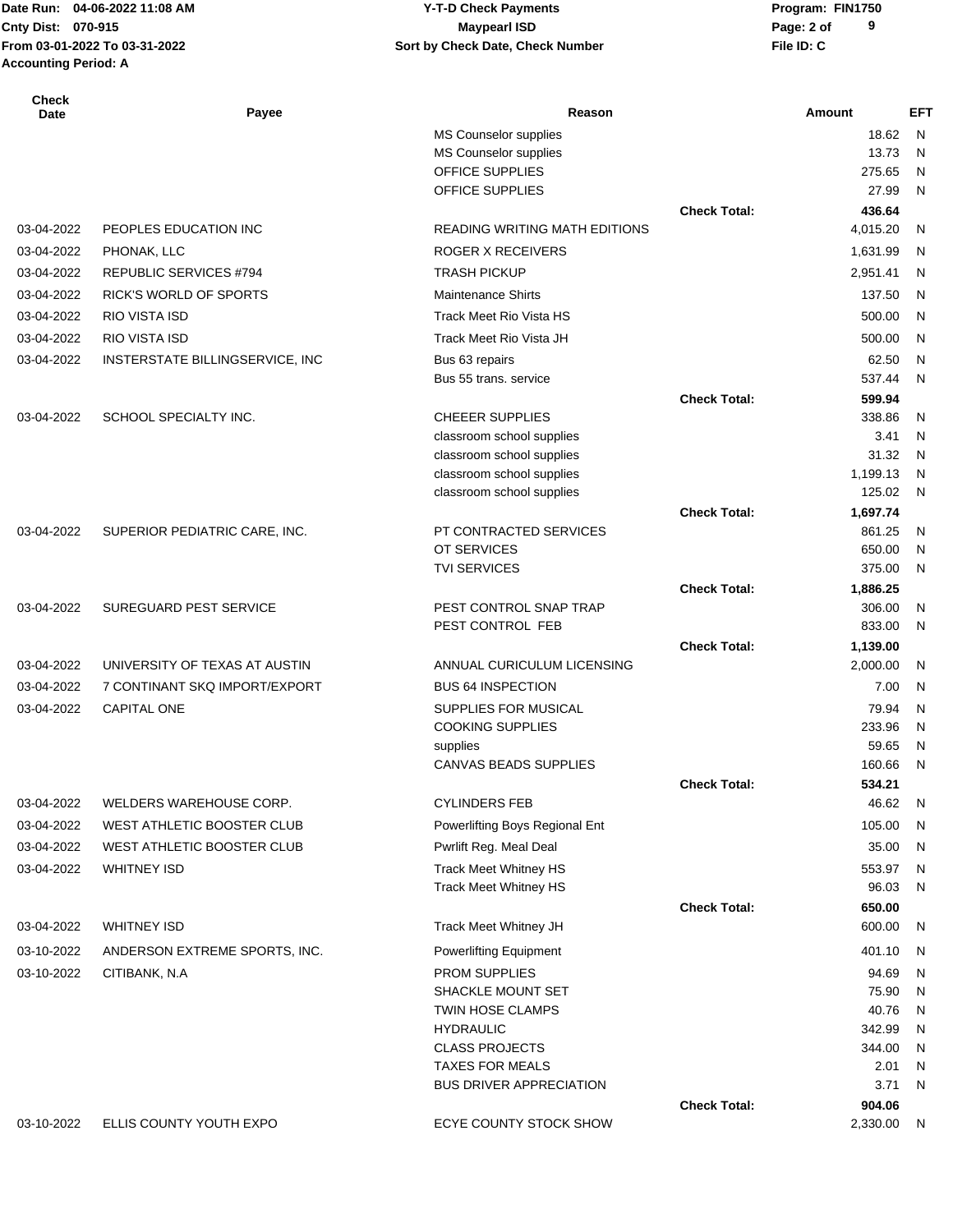**Cnty Dist:** 070-915 **Page: 3 of MaypearI ISD MaypearI ISD From 03-01-2022 To 03-31-2022 File ID: C Sort by Check Date, Check Number Accounting Period: A**

# Date Run: 04-06-2022 11:08 AM **CONTACT CONTACT CONTROLLY-T-D Check Payments** Program: FIN1750 **04-06-2022 11:08 AM Y-T-D Check Payments 070-915 Maypearl ISD**

| Check<br>Date | Payee                               | Reason                                            |                     | Amount               | EFT                          |
|---------------|-------------------------------------|---------------------------------------------------|---------------------|----------------------|------------------------------|
| 03-10-2022    | INFLATABLE PARTY MAGIC LLC          | DEPOSIT PHOTO BOOTH PROM                          |                     | 50.00                | N                            |
| 03-10-2022    | <b>RICK'S WORLD OF SPORTS</b>       | <b>OAP SHIRTS</b>                                 |                     | 550.00               | N                            |
| 03-10-2022    |                                     |                                                   |                     |                      |                              |
|               | <b>TEXAS FCCLA</b>                  | LEADERSHIP CONFERENCE                             |                     | 5.39                 | N                            |
| 03-10-2022    | 1ST CARE MEDICAL TESTING/CHIROPRACT | DOT PHYSICAL RICH                                 |                     | 80.00                | N                            |
| 03-10-2022    | <b>ATMOS ENERGY</b>                 | SD 02/02-03/01 MS                                 |                     | 1,331.25             | N                            |
|               |                                     | SD 02/02-03/01 ELEM                               |                     | 2,600.31             | N                            |
|               |                                     | SD 02/02-03/01 PRIMARY<br>SD 02/02-03/01 HS       |                     | 1,238.66<br>3,027.87 | N<br>N                       |
|               |                                     |                                                   |                     |                      |                              |
| 03-10-2022    | BAYLOR INSTITUTE OF REHABILITATION  | Trainer                                           | <b>Check Total:</b> | 8,198.09<br>760.23   | N                            |
|               |                                     |                                                   |                     |                      |                              |
| 03-10-2022    | BEST WESTERN NORTH BRYANT           | SAN ANGELO STOCK SHOW                             |                     | 803.57               | N                            |
| 03-10-2022    | <b>BLICK ART MATERIALS</b>          | <b>PAINT</b>                                      |                     | 16.60                | N                            |
| 03-10-2022    | CDWG INC.                           | chromebooks                                       |                     | 16,485.00            | N                            |
|               |                                     | <b>GOOGLE CHROME</b>                              |                     | 620.00               | N                            |
|               |                                     | <b>MAX CASES</b>                                  |                     | 480.00               | N                            |
|               |                                     | <b>CHROMEBOOKS</b>                                |                     | 6,680.00             | N                            |
|               |                                     |                                                   | <b>Check Total:</b> | 24,265.00            |                              |
| 03-10-2022    | CITIBANK, N.A                       | <b>SUPPLIES</b>                                   |                     | 16.90                | N                            |
|               |                                     | <b>MAGNETIC NUMBERS</b>                           |                     | 8.64                 | N                            |
|               |                                     | <b>BLK LETTERS</b><br><b>STOCK SHOW</b>           |                     | 25.94<br>235.85      | N<br>N                       |
|               |                                     | <b>STOCK SHOW</b>                                 |                     | 83.94                | N                            |
|               |                                     | <b>STOCK SHOW</b>                                 |                     | 253.70               | N                            |
|               |                                     | <b>MEALS STOCK SHOW</b>                           |                     | 83.49                | N                            |
|               |                                     | <b>MEALS STOCK SHOW</b>                           |                     | 86.83                | N                            |
|               |                                     | All-State meals                                   |                     | 52.43                | N                            |
|               |                                     | All-State meals                                   |                     | 7.99                 | N                            |
|               |                                     | All-State meals                                   |                     | 72.74                | N                            |
|               |                                     | All-State meals                                   |                     | 15.95                | N                            |
|               |                                     | All-State meals                                   |                     | 17.95                | N                            |
|               |                                     | All-State meals                                   |                     | 38.09                | N                            |
|               |                                     | All-State hotel rooms                             |                     | 148.02               | N                            |
|               |                                     | <b>POWERLIFTING</b>                               |                     | 545.64               | N                            |
|               |                                     | <b>Girls Regional Powerlifting</b>                |                     | 105.93               | - N                          |
|               |                                     | <b>Girls Regional Powerlifting</b>                |                     | 73.96 N              |                              |
|               |                                     | <b>Girls Regional Powerlifting</b>                |                     | 211.93               | N,                           |
|               |                                     | <b>Girls Regional Powerlifting</b>                |                     | 180.95               | $\mathsf{N}$                 |
|               |                                     | Girls BBall Playoff Meals                         |                     | 238.46<br>224.75     | $\mathsf{N}$<br>$\mathsf{N}$ |
|               |                                     | Boys BBall Playoff Meals<br><b>TASA MIDWINTER</b> |                     | 1,430.11             | N                            |
|               |                                     | Cable Tracer - Toner                              |                     | 69.97                | $\mathsf{N}$                 |
|               |                                     | 1st grade instructional                           |                     | 104.79               | N                            |
|               |                                     | <b>STOCKSHOW</b>                                  |                     | 23.80                | N                            |
|               |                                     | SAN ANGELO STOCK SHOW                             |                     | 255.73               | N                            |
|               |                                     | <b>STOCK SHOW</b>                                 |                     | 124.00               | $\mathsf{N}$                 |
|               |                                     | <b>BUS DRIVER APPRECIATION</b>                    |                     | 57.20                | $\mathsf{N}$                 |
|               |                                     | FUEL AGSTOCK SHOW                                 |                     | 100.28               | $\mathsf{N}$                 |
|               |                                     | <b>FUEL STOCK SHOW</b>                            |                     | 106.23               | $\mathsf{N}$                 |
|               |                                     | <b>TASBO</b>                                      |                     | 425.00               | N                            |
|               |                                     |                                                   | <b>Check Total:</b> | 5,427.19             |                              |
| 03-10-2022    | <b>CYPRESS-FAIRBANKS ISD</b>        | Principals Conference                             |                     | 450.00               | N                            |
| 03-10-2022    | DEMCO, INC.                         | DRY ERASE BEADS                                   |                     | 364.60               | N,                           |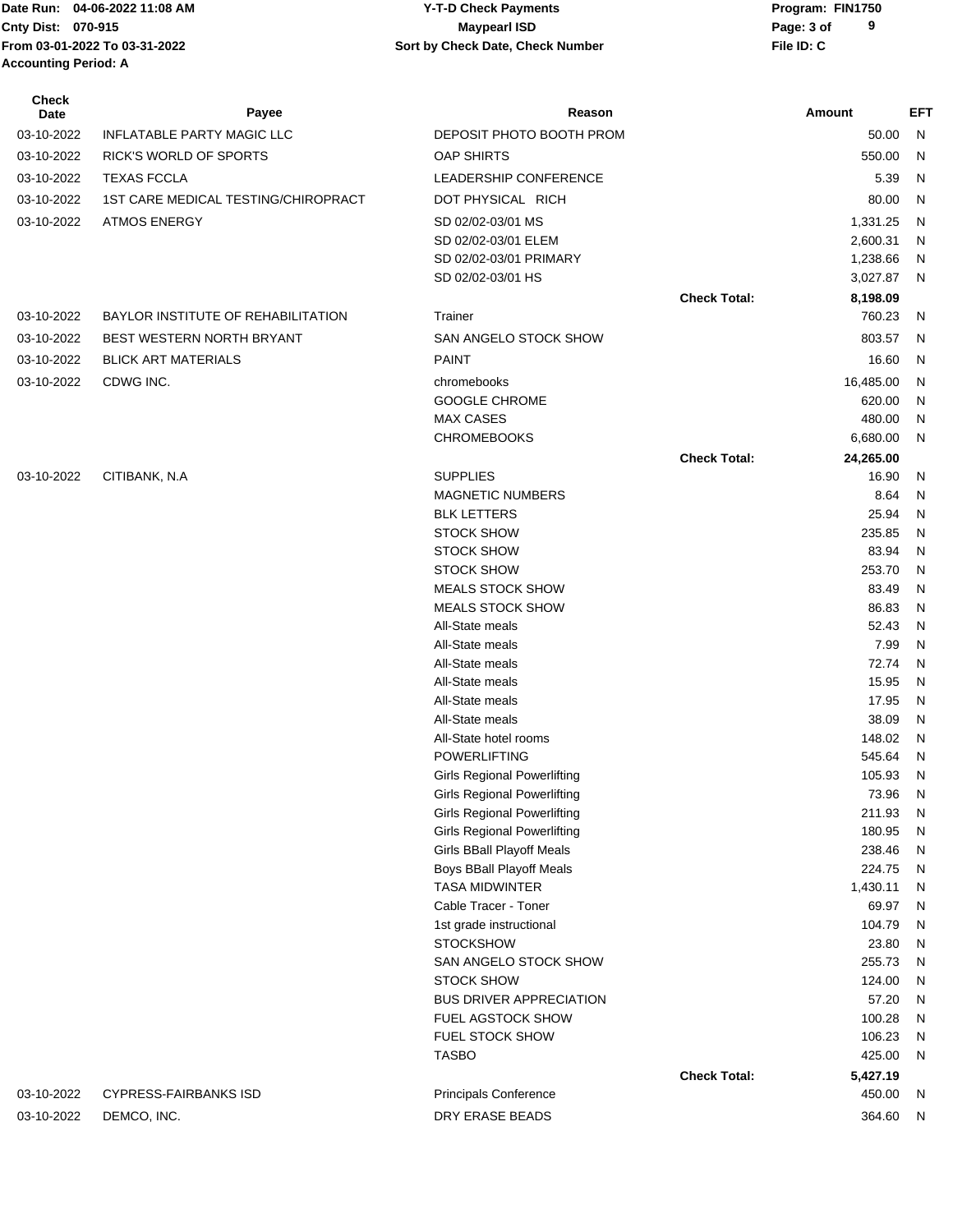# **Cnty Dist:** 070-915 **Page: 4 of MaypearI ISD MaypearI ISD 04-06-2022 11:08 AM Y-T-D Check Payments 070-915 Maypearl ISD**

| <b>Check</b><br><b>Date</b> | Payee                             | Reason                                                 |                     | Amount               | EFT          |
|-----------------------------|-----------------------------------|--------------------------------------------------------|---------------------|----------------------|--------------|
| 03-10-2022                  | <b>DESOTO JANITORIAL</b>          | Service of floor machines                              |                     | 1,010.68             | N            |
|                             |                                   | Janitorial/kitchen supplies                            |                     | 1,765.30             | N            |
|                             |                                   |                                                        | <b>Check Total:</b> | 2,775.98             |              |
| 03-10-2022                  | <b>EAI EDUCATION</b>              | WALL CHART MATCH GAME                                  |                     | 45.88                | N            |
| 03-10-2022                  | <b>EAST TEXAS COPY</b>            | <b>CANNON PRINTER IMAGE</b>                            |                     | 375.00               | N            |
| 03-10-2022                  | ELLIS COUNTY UMPIRES ASSOCIATION  | <b>UMPIRE</b>                                          |                     | 120.00               | N            |
| 03-10-2022                  | FERRIS ALL SPORTS CLUB            | <b>Track Meet Ferris HS</b>                            |                     | 800.00               | N            |
| 03-10-2022                  | FLAGHOUSE INC.                    | <b>SUPPLIES</b>                                        |                     | 51.65                | N            |
| 03-10-2022                  | FORTE DFW LLC                     | <b>CN</b>                                              |                     | 2.50                 | N            |
| 03-10-2022                  | <b>GALLS PARENT HOLDINGS, LLC</b> | 2 BUTTON BELT KEEPERS                                  |                     | 35.90                | N            |
| 03-10-2022                  | ACCO BRANDS USD LLC               | <b>HS LAMINATOR</b>                                    |                     | 394.25               | N            |
| 03-10-2022                  | HAROLD J LATHAN JR                | <b>UMPIRE</b>                                          |                     | 155.00               | N            |
| 03-10-2022                  | <b>KANDICE HANNA</b>              | FIE ARD PAPERWORK                                      |                     | 4,340.00             | N            |
| 03-10-2022                  | KARI JO MORLEY-TUBBS              | <b>UMPIRE</b>                                          |                     | 155.00               | N            |
| 03-10-2022                  | <b>KEELY CLARKE</b>               | <b>FFA</b>                                             |                     | 213.87               | N            |
| 03-10-2022                  | <b>KEENE ISD</b>                  | Tennis Keene JV Tournament                             |                     | 125.00               | N            |
| 03-10-2022                  | <b>KEENE ISD</b>                  | Tennis Keene V Tournament                              |                     | 175.00               | N            |
|                             |                                   |                                                        |                     |                      |              |
| 03-10-2022                  | <b>LABATT FOOD SERVICE</b>        | CN<br><b>CN</b>                                        |                     | 6,347.08<br>5,965.10 | N<br>N       |
|                             |                                   | CN                                                     |                     | 3,946.02             | N            |
|                             |                                   | <b>CN</b>                                              |                     | 6,766.66             | N            |
|                             |                                   |                                                        | <b>Check Total:</b> | 23,024.86            |              |
| 03-10-2022                  | LOWE'S                            | Supplies for district                                  |                     | 251.43               | N            |
|                             |                                   | Supplies for district MAINT                            |                     | 1,045.60             | N            |
|                             |                                   | Supplies for district MAINT DE                         |                     | 947.10               | N            |
|                             |                                   | <b>TOOLS CABLES TIES</b>                               |                     | 468.63               | N            |
|                             |                                   | Supplies for district<br><b>COUPLING WATER</b>         |                     | 113.24<br>42.58      | N<br>N       |
|                             |                                   | water heater stand                                     |                     | 75.58                | $\mathsf{N}$ |
|                             |                                   |                                                        | <b>Check Total:</b> | 2,944.16             |              |
| 03-10-2022                  | EDMAR EDUCATIONAL ASSOCIATES, INC | <b>MTA KITS</b>                                        |                     | 3,723.56             | N.           |
| 03-10-2022                  | <b>NASCO</b>                      | <b>Art Supplies</b>                                    |                     | 264.16               | - N          |
| 03-10-2022                  | <b>BORDEN DAIRY</b>               | CN MILK ELEM                                           |                     | 1,613.52             | N            |
|                             |                                   | CN MILK HS                                             |                     | 1,102.76             | N            |
|                             |                                   | <b>CN MILK PRIMARY</b>                                 |                     | 1,030.21             | N            |
|                             |                                   | CN MILK MS                                             |                     | 1,334.92             | N            |
|                             |                                   |                                                        | <b>Check Total:</b> | 5,081.41             |              |
| 03-10-2022                  | OFFICE DEPOT                      | MS Counselor supplies                                  |                     | 127.04               | N            |
|                             |                                   | MS Counselor supplies                                  |                     | 11.47                | N            |
|                             |                                   |                                                        | <b>Check Total:</b> | 138.51               |              |
| 03-10-2022                  | O'REILLY AUTO PARTS               | <b>MICRO V BELT</b>                                    |                     | 23.75                | N            |
| 03-10-2022                  | PENDERS MUSIC CO.                 | jazz band sheet music                                  |                     | 271.00               | N            |
|                             |                                   | jazz band sheet music<br>drumline music and solo music |                     | 39.00<br>54.00       | N            |
|                             |                                   | drumline music and solo music                          |                     | 61.00                | N<br>N       |
|                             |                                   | open PO for music @ convention                         |                     | 66.91                | N            |
|                             |                                   |                                                        | <b>Check Total:</b> | 491.91               |              |
| 03-10-2022                  | PIEPER ENTERPRISES, INC.          | SPORTS COMPLEX MARCH                                   |                     | 2,250.00             | N            |
|                             |                                   | LAWN MAINTENANCE MARCH                                 |                     | 6,500.00             | N            |
|                             |                                   |                                                        | <b>Check Total:</b> | 8,750.00             |              |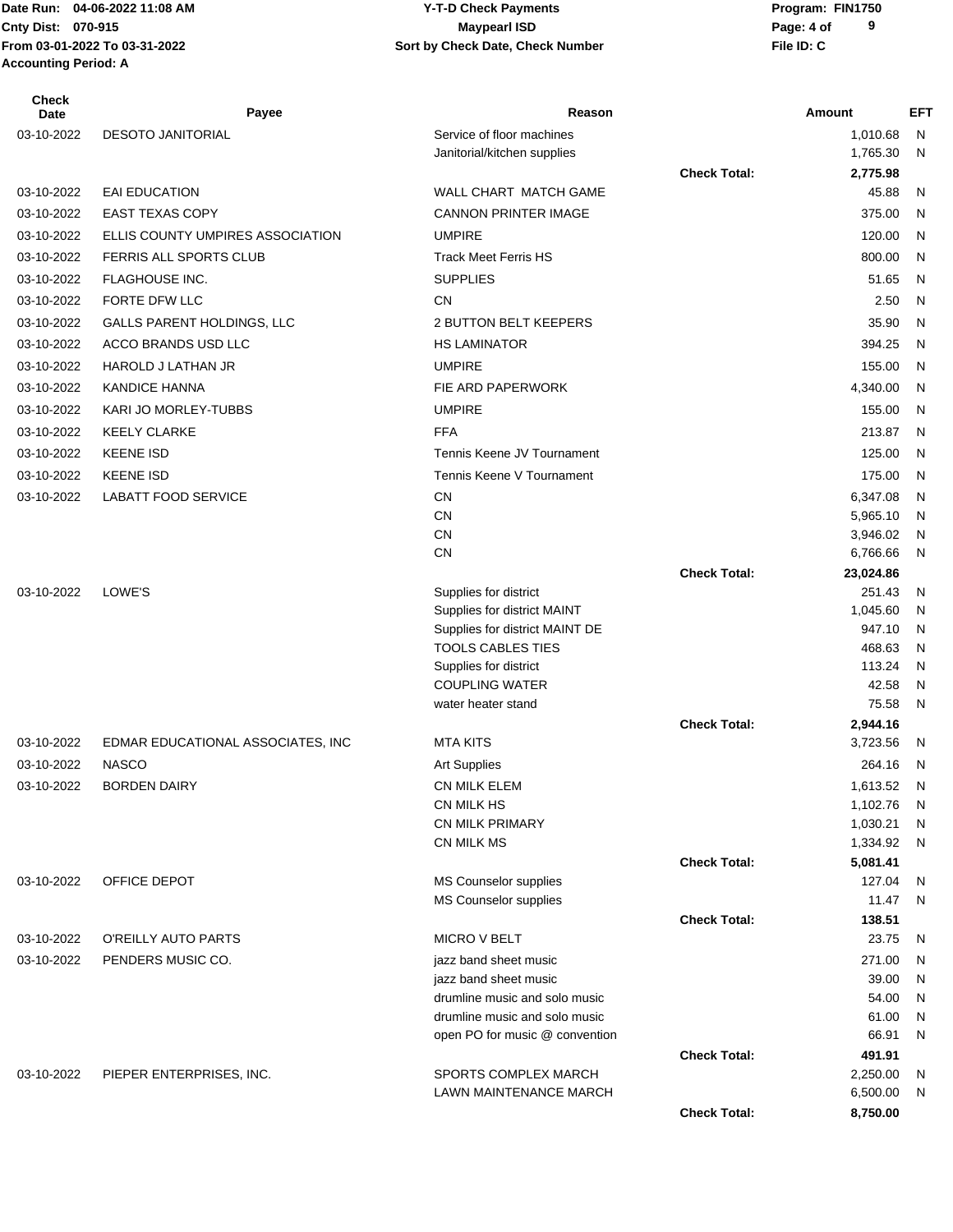**From 03-01-2022 To 03-31-2022 File ID: C Sort by Check Date, Check Number Accounting Period: A**

#### Date Run: 04-06-2022 11:08 AM **CONTACT CONTACT CONTROLLY-T-D Check Payments** Program: FIN1750 **Cnty Dist:** 070-915 **Page:** 5 of **04-06-2022 11:08 AM Y-T-D Check Payments 070-915 Maypearl ISD**

| <b>Check</b><br><b>Date</b> | Payee                                     | Reason                                             |                     | Amount            | <b>EFT</b> |
|-----------------------------|-------------------------------------------|----------------------------------------------------|---------------------|-------------------|------------|
| 03-10-2022                  | PORTA PHONE COMPANY, INC.                 | <b>Headset Reconditioning</b>                      |                     | 649.00            | N          |
| 03-10-2022                  | REGION 30 UIL MUSIC                       | UIL Concert entry fees                             |                     | 400.00            | N          |
|                             |                                           | Solo contest late entry                            |                     | 48.00             | N          |
|                             |                                           |                                                    | <b>Check Total:</b> | 448.00            |            |
| 03-10-2022                  | <b>REGION 30 UIL MUSIC</b>                | Middle School UIL Contest entr                     |                     | 400.00            | N          |
| 03-10-2022                  | INSTERSTATE BILLINGSERVICE, INC           | <b>Bus maintenance</b>                             |                     | 1,705.39          | N          |
|                             |                                           | Brake switch bus 61                                |                     | 98.90             | N          |
|                             |                                           | Bus maintenance/LABOR<br>Brake switch bus 61 LABOR |                     | 630.00<br>187.50  | N<br>N     |
|                             |                                           |                                                    | <b>Check Total:</b> | 2,621.79          |            |
| 03-10-2022                  | SCHOOL SPECIALTY INC.                     | <b>BAR STOOL</b>                                   |                     | 233.65            | N          |
| 03-10-2022                  | <b>SMARTOX</b>                            | ONSITE DRUG SCREENING HS                           |                     | 323.00            | N          |
| 03-10-2022                  | SOUTHWEST INTERNATIONAL TRUCKS            | Parts for bus 26                                   |                     | 75.51             | N          |
| 03-10-2022                  | <b>STEPHEN DAVIS</b>                      | badge/jump drives                                  |                     | 105.55            | N          |
| 03-10-2022                  | SULLIVAN SUPPLY INC.                      | <b>STOCK SHOW SUPPLIES</b>                         |                     | 300.00            | N          |
| 03-10-2022                  | SUPERIOR PEDIATRIC CARE, INC.             | PT CONTRACTED SERVICES                             |                     | 650.00            | N          |
|                             |                                           | OT SERVICES                                        |                     | 243.75            | N          |
|                             |                                           |                                                    | <b>Check Total:</b> | 893.75            |            |
| 03-10-2022                  | <b>THSWPA</b>                             | State Pwrlift Entries/bands/pa                     |                     | 135.00            | N          |
| 03-10-2022                  | TK ELEVATORS                              | ELEVATOR MAINT ELEM                                |                     | 650.64            | N          |
|                             |                                           | ELEVATOR MAINT HS                                  |                     | 650.64            | N          |
|                             |                                           |                                                    | <b>Check Total:</b> | 1,301.28          |            |
| 03-10-2022                  | THE BRAUN COPRORATION                     | Bus 10 lift repairs                                |                     | 737.88            | N          |
|                             |                                           | Bus 10 lift repairs/ LABOR                         | <b>Check Total:</b> | 607.50            | N          |
| 03-10-2022                  | 7 CONTINANT SKQ IMPORT/EXPORT             | 2015 FORD TRANSIT OIL/INSPEC                       |                     | 1,345.38<br>64.98 | N          |
|                             |                                           | 2016 TRAILER/ 9097614LP                            |                     | 7.00              | N          |
|                             |                                           |                                                    | <b>Check Total:</b> | 71.98             |            |
| 03-11-2022                  | <b>CLAIMS ADMINISTRATIVE SERVICES INC</b> | WORKERS COMP CHECK #3736                           |                     | 133.80            | N          |
| 03-11-2022                  | <b>CLAIMS ADMINISTRATIVE SERVICES INC</b> | <b>WORKERS COMP EPAY</b>                           |                     | 315.00            | N          |
| 03-11-2022                  | BEST WESTERN NORTH BRYANT                 | <b>MADE TO WRONG VENDOR</b>                        |                     | $-803.57$         | N          |
| 03-11-2022                  | CDWG INC.                                 | <b>CISCO DIRECT LIC</b>                            |                     | 738.60            | N          |
| 03-11-2022                  | CITIBANK, N.A                             | SAN ANGELO STOCK SHOW                              |                     | 803.57            | N          |
| 03-11-2022                  | ELLIS COUNTY MUSIC CENTER                 | trumpet and trombone mutes                         |                     | 92.97             | N          |
|                             |                                           | trumpet and trombone mutes                         |                     | 68.97             | N          |
|                             |                                           |                                                    | <b>Check Total:</b> | 161.94            |            |
| 03-11-2022                  | <b>RYAN CLARKE</b>                        | <b>HOTEL</b>                                       |                     | 187.95            | N          |
| 03-18-2022                  | <b>CLAIMS ADMINISTRATIVE SERVICES INC</b> | WORKERS COMP CHK# 3737                             |                     | 146.00            | N          |
|                             |                                           | WORKERS COMP CHK# 3738                             |                     | 251.35            | N          |
|                             |                                           |                                                    | <b>Check Total:</b> | 397.35            |            |
| 03-21-2022                  | CLAIMS ADMINISTRATIVE SERVICES INC        | WORKERS COMP CHK# 3739                             |                     | 980.00            | N          |
| 03-22-2022                  | CLAIMS ADMINISTRATIVE SERVICES INC        | WORKERS COMP HEALTH E PAY                          |                     | 150.00            | N          |
|                             |                                           | <b>WORKERS COMP HEALTH E PAY</b>                   |                     | 652.00            | N          |
|                             |                                           |                                                    | <b>Check Total:</b> | 802.00            |            |
| 03-24-2022                  | Baylor Waco Stadium Authority             | PO Created by Req: 002651                          |                     | 815.00            | N          |
| 03-25-2022                  | ANDERSON EXTREME SPORTS, INC.             | Powerlifting Equipment                             |                     | 59.50             | N          |
| 03-25-2022                  | <b>HARDIN-SIMMONS UNIVERSITY</b>          | VICKY WILLIAMS SCHOLARSHIP                         |                     | 500.00            | N          |
| 03-25-2022                  | NAVARRO COLLEGE                           | <b>BAND SCHOLARSHIP</b>                            |                     | 250.00            | N          |
| 03-25-2022                  | AIRGAS USA, LLC-CENTRAL DIVISION          | <b>CYLINDER RENTALS</b>                            |                     | 250.62            | N,         |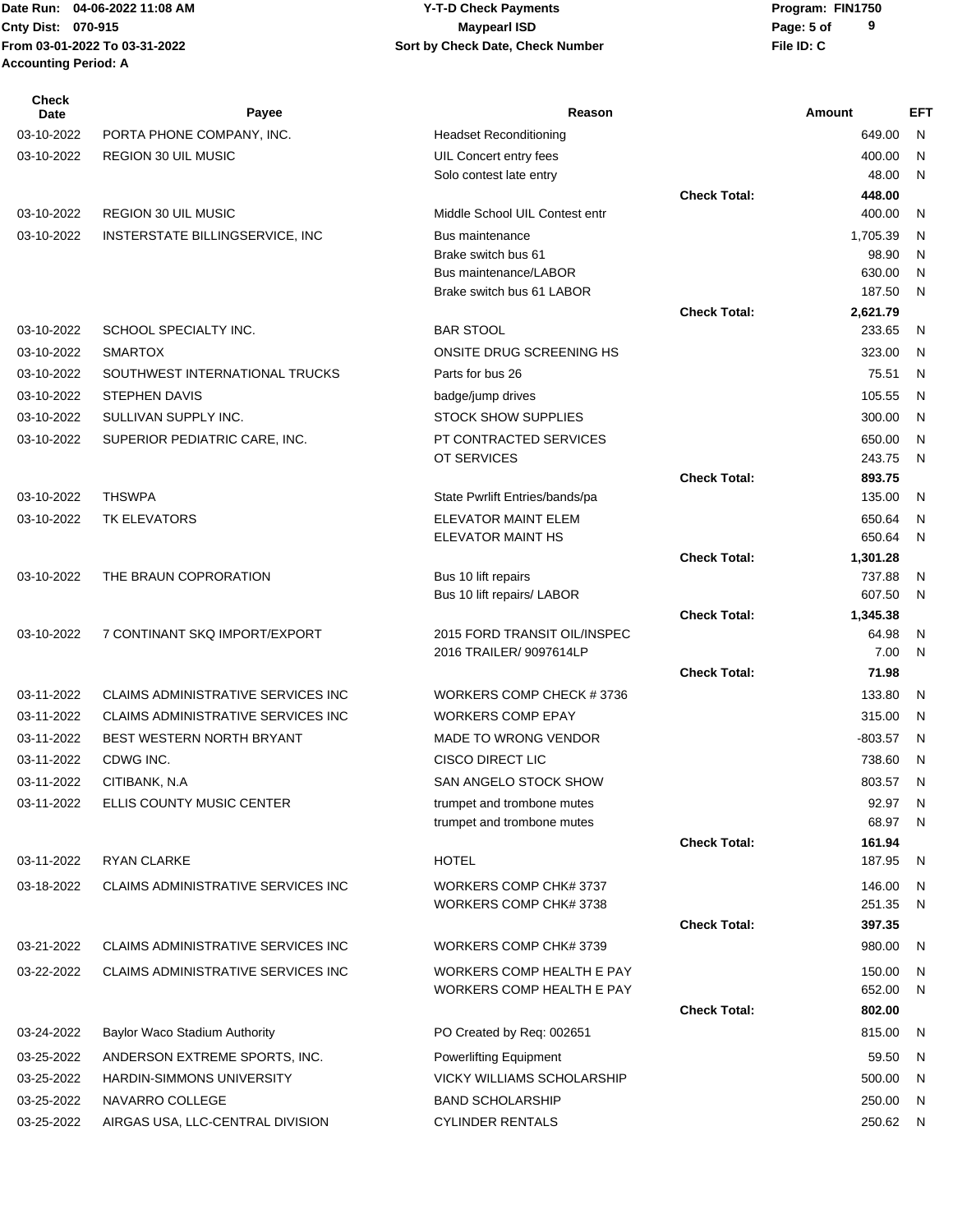**From 03-01-2022 To 03-31-2022 File ID: C Sort by Check Date, Check Number Accounting Period: A**

| Check<br>Date | Payee                               | Reason                                    |                     | Amount           | EFT               |
|---------------|-------------------------------------|-------------------------------------------|---------------------|------------------|-------------------|
| 03-25-2022    | AVENUE FUEL DISTRIBUTOR             | <b>FUEL FOR DISTRICT</b>                  |                     | 5,641.14         | N                 |
| 03-25-2022    | <b>B &amp; H PHOTO-VIDEO</b>        | <b>CAMERA</b>                             |                     | 500.00           | N.                |
|               |                                     | BAG PROTECTOR CAMERA                      |                     | 427.48           | N                 |
|               |                                     |                                           | <b>Check Total:</b> | 927.48           |                   |
| 03-25-2022    | <b>BARNES &amp; NOBLE</b>           | <b>DEMON SLAYER BOOKS</b>                 |                     | 23.97            | N                 |
| 03-25-2022    | VARSITY BRANDS HOLDING CO., INC     | <b>Boys BBall Uniforms</b>                |                     | 798.00           | N                 |
|               |                                     | <b>Track Equipment</b>                    |                     | 120.00           | N                 |
|               |                                     | Golf Polo's                               |                     | 320.00           | N                 |
|               |                                     | Floor plates for MS gym floor             |                     | 720.00           | N.                |
|               |                                     |                                           | <b>Check Total:</b> | 1,958.00         |                   |
| 03-25-2022    | <b>CALVIN SNYDER</b>                | <b>UMPIRE</b>                             |                     | 120.00           | N                 |
| 03-25-2022    | CANON FINANCIAL SERVICES INC        | <b>SPED</b>                               |                     | 135.64           | N.                |
| 03-25-2022    | <b>CARD SERVICE CENTER</b>          | <b>BUS 64 REG</b>                         |                     | 9.50             | N                 |
|               |                                     | <b>CELL PHONE</b>                         |                     | 50.00            | N                 |
|               |                                     |                                           | <b>Check Total:</b> | 59.50            |                   |
| 03-25-2022    | CDWG INC.                           | <b>WARRANTY</b>                           |                     | 1,570.00         | N                 |
| 03-25-2022    | <b>DESOTO JANITORIAL</b>            | Battery charger floor machine             |                     | 689.48           | N                 |
| 03-25-2022    | <b>EAST TEXAS COPY</b>              | SD 02/04-03/03 ELEM T                     |                     | 502.10           | N                 |
|               |                                     | SD 01/09-02/08 ELEM T                     |                     | 77.90            | N                 |
|               |                                     | LEASE RENATAL CHARGE                      |                     | 1,444.75         | N                 |
|               |                                     | SD 02/04-03/03 ELEM P                     |                     | 68.76            | N                 |
|               |                                     | SD 01/09-02/08 ELEM P                     |                     | 72.94            | $\mathsf{N}$      |
|               |                                     | SD 02/04-03/03 HSP                        |                     | 331.90           | N                 |
|               |                                     | SD 01/09-02/08 HSP<br>LEASE               |                     | 125.95<br>552.95 | N<br>N            |
|               |                                     | SD 02/04-03/03 HST                        |                     | 70.06            | N                 |
|               |                                     | SD 01/09-02/08 HST                        |                     | 104.34           | N                 |
|               |                                     | SD 02/04-03/03 PRIM T                     |                     | 141.48           | N                 |
|               |                                     | SD 01/09-02/08 PRIM T                     |                     | 75.55            | N                 |
|               |                                     | <b>STAPLES</b>                            |                     | 79.00            | N                 |
|               |                                     | SD 02/04-03/03 PRIM P                     |                     | 69.79            | N                 |
|               |                                     | SD 01/09-02/08 PRIM P                     |                     | 74.80            | N                 |
|               |                                     | SD 02/04-03/03 ADMIN                      |                     | 119.18           | N.                |
|               |                                     | SD 01/09-02/08 ADMIN                      |                     | 118.87 N         |                   |
|               |                                     | SD 02/04-03/03 MSP                        |                     | 71.21            | ${\sf N}$         |
|               |                                     | SD 01/09-02/08 MSP                        |                     | 73.04            | N                 |
|               |                                     | SD 02/04-03/03 MST                        |                     | 425.94           | ${\sf N}$         |
|               |                                     | SD 01/09-02/08 MST<br>SD 02/04-03/03 SPED |                     | 77.04            | N<br>$\mathsf{N}$ |
|               |                                     | SD 01/09-02/08 SPED                       |                     | 132.38<br>78.03  | N                 |
|               |                                     |                                           | <b>Check Total:</b> | 4,887.96         |                   |
| 03-25-2022    | <b>EASTLAND ISD</b>                 | jazz contest entry fees                   |                     | 150.00           | N,                |
| 03-25-2022    | ELITEFTS.COM, INC.                  | <b>Powerlifting Equipment</b>             |                     | 1,157.87         | N,                |
|               |                                     | <b>COLLECTING MAYPEARL ISD TAX 21</b>     |                     |                  |                   |
| 03-25-2022    | <b>ELLIS COUNTY</b>                 |                                           |                     | 3,303.00         | N.                |
| 03-25-2022    | <b>ELTON BRETT VOSS</b>             | <b>UMPIRE</b>                             |                     | 170.00           | N                 |
| 03-25-2022    | CLEBURNE WELDING & INDUSTRIAL SUPPL | <b>CYLINDERS</b>                          |                     | 22.60            | N                 |
| 03-25-2022    | <b>ESPECIAL NEEDS, LLC</b>          | <b>CHAIR</b>                              |                     | 1,298.00         | N                 |
| 03-25-2022    | FLATT STATIONERS, INC.              | <b>OFFICE SUPPLIES</b>                    |                     | 374.19           | N                 |
| 03-25-2022    | GALLS PARENT HOLDINGS, LLC          | <b>UNIFORMS</b>                           |                     | 506.95           | N                 |
|               |                                     | <b>UNIFORMS</b>                           |                     | 67.32            | N                 |
|               |                                     | <b>UNIFORMS</b>                           |                     | 171.96           | N                 |
|               |                                     | <b>UNIFORMS</b>                           |                     | 87.41            | N                 |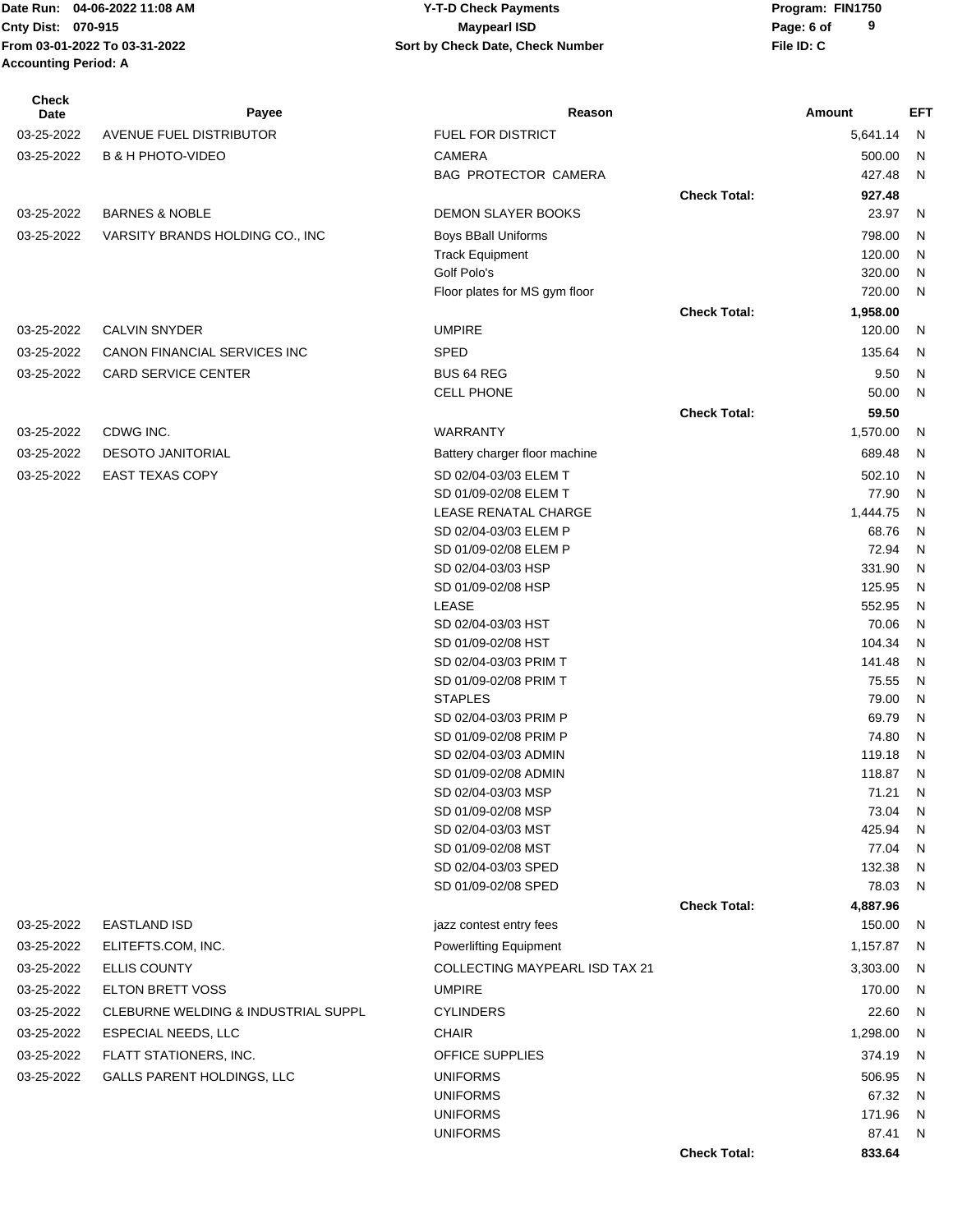**From 03-01-2022 To 03-31-2022 File ID: C Sort by Check Date, Check Number Accounting Period: A**

### Date Run: 04-06-2022 11:08 AM **CONTACT CONTACT CONTROLLY-T-D Check Payments** Program: FIN1750 **Cnty Dist:** 070-915 **Page: 7 of MaypearI ISD MaypearI ISD 04-06-2022 11:08 AM Y-T-D Check Payments 070-915 Maypearl ISD**

| <b>Check</b><br>Date | Payee                               | Reason                                                       |                     | Amount              | <b>EFT</b>   |
|----------------------|-------------------------------------|--------------------------------------------------------------|---------------------|---------------------|--------------|
| 03-25-2022           | <b>HILCO</b>                        | SD 01/24-02/23 SPORTS COMPLEX                                |                     | 987.00              | N            |
|                      |                                     | SD 01/24-02/23 ATH BUILDING                                  |                     | 449.65              | N            |
|                      |                                     | SD 01/24-02/23 SEC LIGHTS                                    |                     | 51.08               | N            |
|                      |                                     | SD 01/24-02/23FUEL TANKS                                     |                     | 34.25               | N            |
|                      |                                     | SD 01/24-02/23 MS                                            |                     | 3,804.15            | N            |
|                      |                                     | SD 01/24-02/23 ELEM                                          |                     | 4,183.19            | N            |
|                      |                                     | SD 01/24-02/23 HS N WING                                     |                     | 2,325.89            | N            |
|                      |                                     | SD 01/24-02/23 MARQUEE                                       |                     | 54.53               | N            |
|                      |                                     | SD 01/24-02/23 PORTABLES                                     |                     | 282.18              | N            |
|                      |                                     | SD 01/24-02/23 AG BUILDING                                   |                     | 3,587.55            | N            |
|                      | Houston ISD                         | SHARS BILLING FEB 2022                                       | <b>Check Total:</b> | 15,759.47<br>168.82 |              |
| 03-25-2022           |                                     |                                                              |                     |                     | N            |
| 03-25-2022           | JAMES H. KING                       | <b>UMPIRE</b>                                                |                     | 120.00              | $\mathsf{N}$ |
| 03-25-2022           | <b>JEFF BOUTWELL</b>                | <b>UMPIRE</b>                                                |                     | 170.00              | $\mathsf{N}$ |
| 03-25-2022           | KARLEE JONES                        | <b>AG SUPPLIES</b>                                           |                     | 55.92               | $\mathsf{N}$ |
|                      |                                     | SUPPLIES FOR TRAILER                                         |                     | 179.20              | N            |
| 03-25-2022           | <b>MARKS PLUMBING PARTS</b>         |                                                              | <b>Check Total:</b> | 235.12<br>217.72    | $\mathsf{N}$ |
| 03-25-2022           | MAYPEARL ATHLETIC BOOSTER CLUB      | Plumbing parts for the distric<br>MAINT/TRANSPORTAION APPREC |                     |                     | $\mathsf{N}$ |
|                      | MICHAEL MITCHELL                    |                                                              |                     | 60.00               |              |
| 03-25-2022           |                                     | <b>CN POSTERS</b>                                            |                     | 27.72               | $\mathsf{N}$ |
| 03-25-2022           | <b>NASCO</b>                        | <b>Art Supplies</b>                                          |                     | 31.00               | $\mathsf{N}$ |
| 03-25-2022           | PEARSON ASSESSMENT                  | <b>GLOBAL SCORING</b><br><b>TEACHER FORMS</b>                |                     | 55.00<br>97.00      | N<br>N       |
|                      |                                     |                                                              | <b>Check Total:</b> | 152.00              |              |
| 03-25-2022           | NORTH TEXAS TOLLWAY AUTHORITY       | <b>TOLL 1358178</b>                                          |                     | 15.12               | $\mathsf{N}$ |
|                      |                                     | TOLL 1318211                                                 |                     | 10.11               | $\mathsf{N}$ |
|                      |                                     |                                                              | <b>Check Total:</b> | 25.23               |              |
| 03-25-2022           | OAK CLIFF OFFICE SUPPLY & PRINTING  | supplies                                                     |                     | 257.40              | N            |
|                      |                                     | supplies                                                     |                     | 233.40              | N            |
|                      |                                     | supplies                                                     |                     | 496.77              | N            |
|                      |                                     | supplies                                                     |                     | 197.70              | N            |
|                      |                                     | supplies                                                     |                     | 594.14              | N            |
|                      |                                     |                                                              | <b>Check Total:</b> | 1,779.41            |              |
| 03-25-2022           | ORIENTAL TRADING COMPANY, INC.      | <b>MS Counselor supplies</b>                                 |                     | 248.76              | N            |
| 03-25-2022           | PENDERS MUSIC CO.                   | <b>TUBA MUSIC</b>                                            |                     | 29.98               | N            |
| 03-25-2022           | PITNEY BOWES GLOBAL FINANCIAL SERVI | POSTAGE REFILL                                               |                     | 1,000.00            | N            |
| 03-25-2022           | PRO-ED                              | <b>EXAM RECORD FORM</b>                                      |                     | 73.70               | -N           |
| 03-25-2022           | <b>RIVERSIDE INSIGHTS</b>           | <b>RESPONSE FORMS</b>                                        |                     | 19.57               | N.           |
|                      |                                     | <b>RESPONSE FORMS</b>                                        |                     | 101.43              | N            |
| 03-25-2022           | INSTERSTATE BILLINGSERVICE, INC     | Bus repairs LABOR LIFT                                       | <b>Check Total:</b> | 121.00<br>187.50    | N.           |
| 03-25-2022           | POWERS, SETH                        | Golf Balls                                                   |                     |                     |              |
|                      |                                     | <b>Golf Balls</b>                                            |                     | .10<br>759.86       | N<br>N       |
|                      |                                     |                                                              | <b>Check Total:</b> | 759.96              |              |
| 03-25-2022           | SHI GOVERNMENT SOLUTIONS            | DELL CABLE                                                   |                     | 49.99               | N            |
| 03-25-2022           | SQUAREONE BUSINESS MACHINES LLC     | INK POSTAGE MACHINE                                          |                     | 148.50              | N            |
| 03-25-2022           | <b>STEPHEN DAVIS</b>                | <b>LEMIT TRAINING</b>                                        |                     | 100.00              | N            |
| 03-25-2022           | TANG COMPANY LLC                    | PUZZLE PACK SUBSCRIPTION                                     |                     | 99.95               | -N           |
| 03-25-2022           | TEX AIR FILTERS                     | Belts for LSK RT air vents                                   |                     | 93.00               | N            |
|                      |                                     | <b>HVAC filters MMS</b>                                      |                     | 210.96              | N            |
|                      |                                     |                                                              | <b>Check Total:</b> | 303.96              |              |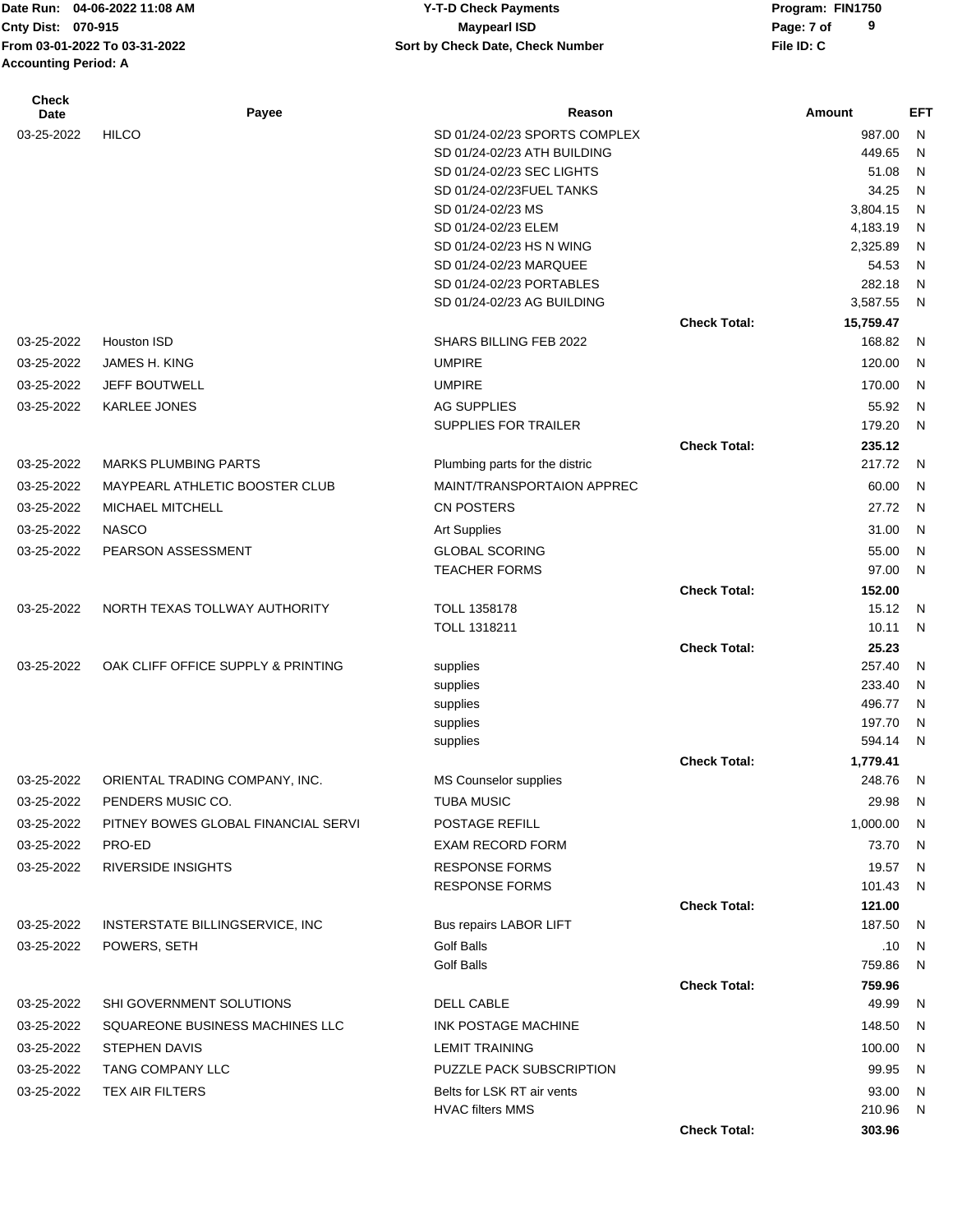### **Cnty Dist:** 070-915 **Page: 8 of Page: 8 of Page: 8 of Page: 8 of Page: 8 of 04-06-2022 11:08 AM Y-T-D Check Payments 070-915 Maypearl ISD**

| Check<br>Date | Payee                               | Reason                                                   |                     | Amount              | <b>EFT</b> |
|---------------|-------------------------------------|----------------------------------------------------------|---------------------|---------------------|------------|
| 03-25-2022    | TEXAS DEPARTMENT OF PUBLIC SAFETY   | <b>RECORD RETRIEVAL</b>                                  |                     | 1.00                | N          |
|               |                                     | RECORD RETRIEVAL                                         |                     | 3.00                | N          |
|               |                                     |                                                          | <b>Check Total:</b> | 4.00                |            |
| 03-25-2022    | <b>TRANE</b>                        | A/c repair Admin building                                |                     | 269.14              | N          |
| 03-25-2022    | <b>TRAVIS MARMON</b>                | <b>STATE TOURNAMENT</b>                                  |                     | 777.16              | N          |
| 03-25-2022    | <b>TXU ENERGY</b>                   | SD 02/09-03/10 SEC LIGHTS                                |                     | 335.29              | N          |
| 03-25-2022    | UNIVERSITY BUILDING SPECIALTIES     | High School door lock work                               |                     | 4,150.00            | N          |
|               |                                     | Lock repairs middle school                               |                     | 850.00              | N          |
|               |                                     |                                                          | <b>Check Total:</b> | 5,000.00            |            |
| 03-25-2022    | 7 CONTINANT SKQ IMPORT/EXPORT       | INSPECTION LIC 1084767 BUS<br>INSPECTION LIV 1104212 BUS |                     | 7.00<br>7.00        | N          |
|               |                                     |                                                          | <b>Check Total:</b> | 14.00               | N          |
| 03-25-2022    | WAXAHACHIE GLASS CORP.              | Replace damaged glass MS                                 |                     | 929.00              | N          |
| 03-25-2022    | WILLIAM V. MACGILL & CO.            | <b>SUPPLIES</b>                                          |                     | 547.14              | N          |
|               |                                     | Nurse                                                    |                     | 20.47               | N          |
|               |                                     |                                                          | <b>Check Total:</b> | 567.61              |            |
| 03-28-2022    | STEPHEN DAVIS                       | <b>MADE TO WRONG VENDOR</b>                              |                     | $-100.00$           | N          |
| 03-29-2022    | SULLIVAN SUPPLY INC.                | DID NOT USE                                              |                     | $-300.00$           | N          |
|               |                                     |                                                          |                     |                     |            |
| 03-31-2022    | ACCURATE LABEL DESIGNS, INC.        | <b>CAR RIDER LABELS</b>                                  |                     | 150.95              | N          |
| 03-31-2022    | COMMUNITY COFFEE CO. LLC            | <b>COFFEE</b><br><b>FCCLA COFFEE</b>                     |                     | 233.52<br>41.50     | N<br>N     |
|               |                                     |                                                          | <b>Check Total:</b> | 275.02              |            |
| 03-31-2022    | JORDAN E'S POPCORN AND CANDY COMPAN | <b>CANDIED POPCORN</b>                                   |                     | 149.85              | N          |
| 03-31-2022    | <b>MAIN EVENT ENTERTAINMENT</b>     | STUDENT ALL DAY PASSES                                   |                     | 1,478.10            | N          |
| 03-31-2022    | ORIENTAL TRADING COMPANY, INC.      | <b>PROM</b>                                              |                     | 165.20              | N          |
| 03-31-2022    | <b>CAPITAL ONE</b>                  | CHEER COOKING SUPPLIES                                   |                     | 82.85               | N          |
| 03-31-2022    | CLAIMS ADMINISTRATIVE SERVICES INC  | WORKERS COMP CHK# 3741                                   |                     | 94.43               | N          |
|               |                                     | WORKERS COMP CHK# 3740                                   |                     | 133.80              | N          |
|               |                                     |                                                          | <b>Check Total:</b> | 228.23              |            |
| 03-31-2022    | <b>ENNIS ISD ATHLETICS</b>          | CANCELLED DID NOT GO                                     |                     | $-250.00$           | N          |
| 03-31-2022    | <b>KEENE ISD</b>                    | CANCELLED DID NOT GO                                     |                     | $-500.00$           | N          |
| 03-31-2022    | AVENUE FUEL DISTRIBUTOR             | <b>FUEL FOR DISTRICT</b>                                 |                     | 3,676.08            | -N         |
| 03-31-2022    | VARSITY BRANDS HOLDING CO., INC     | <b>Girls BBall Equipment</b>                             |                     | 353.00              | N          |
|               |                                     | <b>COMPRESSION SHIRTS</b>                                |                     | 1,520.00            | N          |
|               |                                     |                                                          | <b>Check Total:</b> | 1,873.00            |            |
| 03-31-2022    | CANON FINANCIAL SERVICES INC        | <b>LEASE MARCH</b>                                       |                     | 1,300.29            | N          |
| 03-31-2022    | CDWG INC.                           | <b>CHROMEBOOKS</b>                                       |                     | 195.00              | N          |
|               |                                     | <b>CHROMEBOOKS</b>                                       |                     | 68,475.00           | N          |
|               |                                     | PACE COOP HARD CONTRACT                                  | <b>Check Total:</b> | 2,600.00            | N          |
| 03-31-2022    | DRUG & ALCOHOL TESTING COMP.        | ANNUAL DOT RANDOM                                        |                     | 71,270.00<br>638.00 | N          |
| 03-31-2022    | <b>DESOTO JANITORIAL</b>            | Janitorial supplies                                      |                     | 2,397.01            | N          |
| 03-31-2022    | <b>DIRECT ENERGY</b>                | SD 02/09-03/10 ARCHIVE                                   |                     | 42.35               | N          |
|               |                                     | SD 02/09-03/10 PRIM PRAC FIELD                           |                     | 24.49               | N          |
|               |                                     | SD 02/09-03/10 HS S WING                                 |                     | 2,639.19            | N          |
|               |                                     | SD 02/09-03/10 PRIMARY                                   |                     | 1,777.23            | N          |
|               |                                     | SD 02/09-03/10 GOLF FAC                                  |                     | 1,125.44            | N          |
|               |                                     | SD 02/09-03/10 PRIM CAFTERIA                             |                     | 406.75              | N          |
|               |                                     | SD 02/09-03/10 QUAD<br>SD 02/09-03/10 PORTALES           |                     | 459.90<br>309.91    | N          |
|               |                                     | SD 02/09-03/10 ADMIN                                     |                     | 579.61              | N<br>N     |
|               |                                     | SD 02/09-03/10 BUS BARN                                  |                     | 27.55               | N          |
|               |                                     |                                                          | <b>Check Total:</b> | 7,392.42            |            |